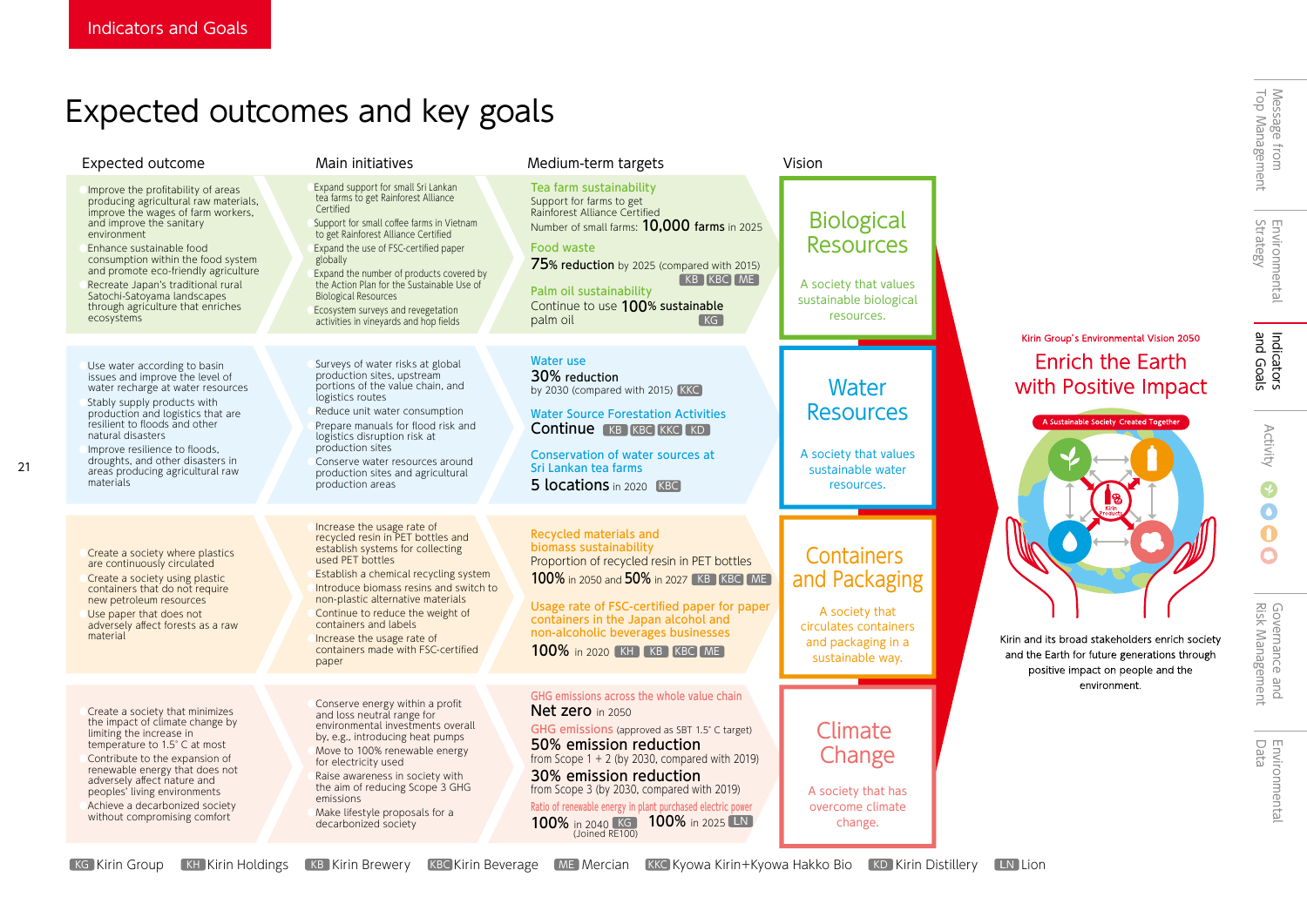# Progress (The end of 2020)

22

| Theme                          | We will create together                                                          | Indicators                                                                                | <b>Targets</b>                            | <b>Achievements</b>             |
|--------------------------------|----------------------------------------------------------------------------------|-------------------------------------------------------------------------------------------|-------------------------------------------|---------------------------------|
| Biological<br>resources        | A society that values<br>sustainable biological<br>resources                     | Number of small-scale farms assisted to obtain Rainforest Alliance certification KBC      | 10,000small farms (2025)                  | 2,120small farms                |
|                                |                                                                                  | Use of FSC-certified paper or recycled paper for office paper [KB] KBC ME]                | 100% (2020)                               | 100.00%                         |
|                                |                                                                                  | Rate of RSPO certification through Book & Claim method [KB] KBC KIW]                      | 100% (2020)                               | 100%                            |
|                                |                                                                                  | Reduction of food waste [KB] KBC [ME]                                                     | $-75%$ (2025, compared with 2015 levels)  | $-44\%$ (2019)                  |
| Water<br>resources             | A society that<br>values sustainable<br>water resources                          | Rate of reduction of water consumption rate MBL                                           | $-28\%$ (2021, compared with 2015 levels) | $-27%$                          |
|                                |                                                                                  | Rate of reduction of water use volumes KKC KHB                                            | 30% (2030, compared with 2015 levels)     | <b>KKC</b> -44% <b>KHB</b> -43% |
|                                |                                                                                  | Number of areas where water sources were conserved among Sri Lankan tea farms KBC         | <b>5 sites</b> (2020)                     | <b>5sites</b>                   |
|                                |                                                                                  | Number of persons participating in education programs for valuing water in Sri Lanka KBC  | 15,000 persons (2020)                     | 15,000 persons                  |
| Containers<br>and<br>packaging |                                                                                  | Sustainable containers and packaging using recycled materials and biomass [KB ] [KBC ] ME | 100% (2050)                               | 1.5%                            |
|                                | A society that<br>circulates containers<br>and packaging in<br>a sustainable way | Ratio of usage of recycled resin for PET bottles [KB] KBC ME                              | 50% (2027)                                | 1.5%                            |
|                                |                                                                                  | Recycle rate of container and packaging materials LN                                      | 100% (2025)                               | 95%                             |
|                                |                                                                                  | Percentage of recycled materials used in container and packaging materials LN             | <b>Over 50% (2025)</b>                    | $45 - 49%$                      |
|                                |                                                                                  | Use of FSC-certified paper for 6-can packs [KB] KBC ME]                                   | 100% (2020)                               | 100%                            |
|                                |                                                                                  | Use of FSC-certified paper for gift boxes [KB] KBC ME                                     | 100% (2020)                               | 100%                            |
|                                |                                                                                  | Use of FSC-certified paper for drink boxes [KB] KBC ME                                    | 100% (2020)                               | 100%                            |
|                                |                                                                                  | Use of FSC-certified paper for cardboard cartons for products [KB] KBC [ME]               | 100% (2020)                               | 100%                            |
| Climate<br>change              | A society that<br>has overcome<br>climate change                                 | GHG emissions from the entire value chain KG                                              | <b>Net-Zero</b> (2050)                    | 4,864 thousand tCO <sub>2</sub> |
|                                |                                                                                  | GHG emission reduction rate - Scopes 1 +Scopes 2 KG                                       | 50% (2030, compared with 2019 levels)     | $-8%$                           |
|                                |                                                                                  | GHG emission reduction rate - Scope 3 KG                                                  | 30% (2030, compared with 2019 levels)     | $-3%$                           |
|                                |                                                                                  | Ratio of renewable energy in plant purchased electric power KG                            | 100% (2040)                               | 10%                             |
|                                |                                                                                  | Installation of solar power generation facilities [LN]                                    | 10MW (2026)                               | 1.2MW                           |

KG Kirin Group [KH Kirin Holdings [KB Kirin Brewery [KBC Kirin Beverage [ME] Mercian [KKC Kyowa Kirin [KHB Kyowa Hakko Bio [KIW KOIWAI DAIRY PRODUCTS [LN] Lion [MBL] Myanmar Brewery

 $\ddot{\mathbf{0}}$  $\bullet$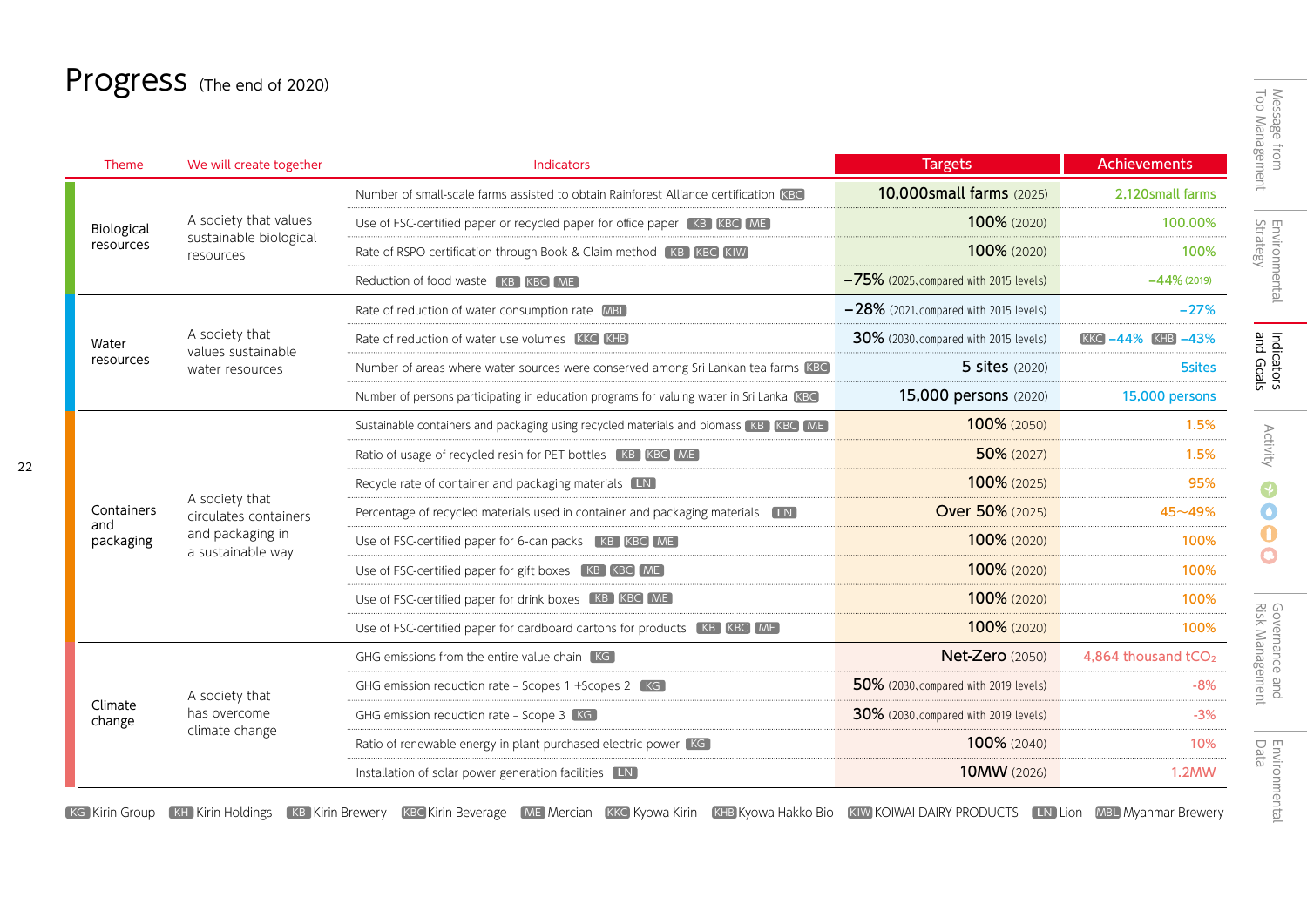## CSV Commitment

The Kirin Group has formulated 19 commitments under the CSV Commitment that clarify the medium to long-term image we are aiming for through our business. Among those 19 commitments, there are four that deal with social issues related to the environment, which have target years between 2020 and 2030 to meet our Long-Term Environmental Vision. Five other commitments related to community engagement will also solve social issues related to the environment.Now that our new long-term strategy, Environmental Vision 2050, has been formulated and announced in 2020, we will revise our "CSV Commitment" in stages.

| 2 ZERO                                                                               | Kirin Group's Environmental Vision 2050                                                                                                                                                                                                                                  | SDGs Target                                                               | <b>Our Commitment</b>                                                                                                                                                                                                                                                     | Our Approach                                                                                                                                                                                                                                                                                                         | Our Achinvement                                                                                                                                                                                                             | Goals for 2021                                                                                                                         |
|--------------------------------------------------------------------------------------|--------------------------------------------------------------------------------------------------------------------------------------------------------------------------------------------------------------------------------------------------------------------------|---------------------------------------------------------------------------|---------------------------------------------------------------------------------------------------------------------------------------------------------------------------------------------------------------------------------------------------------------------------|----------------------------------------------------------------------------------------------------------------------------------------------------------------------------------------------------------------------------------------------------------------------------------------------------------------------|-----------------------------------------------------------------------------------------------------------------------------------------------------------------------------------------------------------------------------|----------------------------------------------------------------------------------------------------------------------------------------|
| $\overline{\mathcal{W}}$<br>3 GOOD HEALTH<br>$-\sqrt{\bullet}$                       | Cultivate, expand and procure<br>sustainable agricultural raw materials<br>Stand by the side of farmers to make<br>raw material production areas sustainable<br>$\blacksquare$<br>Attainment target:<br>A society that values sustainable<br>biological resources.       | Target 2.3<br>Target 8.9<br>Target 15.4<br>Target 17.16<br>Target 17.17   | 2.2.d More sustainable<br>production of raw materials<br>We will support Sri Lankan black tea<br>farmers through such long-term<br>initiatives as facilitating the acquisition<br>of Rainforest Alliance<br>certification, and expand the use of<br>certified tea leaves. | We will help producers of black tea leaves by<br>facilitating the acquisition of Rainforest<br>Alliance certification, in order to ensure the<br>sustainable procurement of tea leaves.<br>We will expand the use of Rainforest Alliance<br>Certified tea leaves over the long term.                                 | Number of small farms assisted to<br>obtain Rainforest Alliance certification<br>$KH$ $KBC$                                                                                                                                 | 10.000 farms (in 2025)                                                                                                                 |
| <b>6</b> CLEAN WATER<br>$\overline{\mathbf{v}}$<br><b>7</b> AFFORDABLE AND           |                                                                                                                                                                                                                                                                          | Target 15.4<br>Target 17.16<br>Target 17.17                               | 3.3 Actions regarding<br>biological resources<br>We will protect the natural environment<br>and preserve the ecosystems<br>surrounding our business sites as well<br>as areas producing raw materials.                                                                    | We will promote our efforts related to<br>biological resources at major material<br>production sites.<br>We will strive to secure resources that<br>may lead to deforestation in a<br>sustainable manner.                                                                                                            | 10Use of FSC-certified paper or recyled<br>paper for office paper<br>2Use of FSC-certified paper for paper<br>containers and packaging*1<br><b>3Actions regarding sustainable palm oil</b><br>KH KB KBC ME                  | ①100% (in 2020)<br>2100% (in 2020)<br>$(3)100\%*2$                                                                                     |
| 美<br><b>12 RESPONSIBLE</b><br>AND PRODUCTK                                           |                                                                                                                                                                                                                                                                          | Target 2.4<br>Target 12.3<br>Target 17.16<br>Target 17.17                 | 3.5 Reduction of food waste<br>We will reduce the amount of product<br>waste generated stemming from<br>factory shipment to delivery to our<br>partners.                                                                                                                  | We will reduce inventory excess (which leads<br>to waste) through more accurate supply and<br>demand predictions.<br>We will reduce product waste by implementing<br>thorough quality control.                                                                                                                       | Rate of product waste reduction<br>[KB KBC ME]                                                                                                                                                                              | 75% (in 2025, compared<br>with 2015)                                                                                                   |
| လ<br>13 GLIMATE<br>Sug                                                               | Bring water, used as a raw material, to a sustainable state<br>Solve problems with water in a way that suits the<br>characteristics of basin regions where our business bases<br>are located<br>Attainment target: A society that values<br>sustainable water resources. | Target 3.9<br>Target 6.4<br><b>Target 17.16</b><br><b>Target 17.17</b>    | 3.2 Actions regarding water<br>resources<br>We will reduce water use in<br>production activities and continuously<br>preserve water sources.                                                                                                                              | ● We will promote water saving at our plants.<br>●We will investigate major hydrographic<br>vulnerabilities at our production sites.<br>○ We will continue to conserve water<br>sources at our production sites.                                                                                                     | 10Water consumption reduction rate in<br>2021<br>2Amount of water use in 2030<br><b>MBL</b> KKC                                                                                                                             | <b>MBL</b><br>128% (in 2021.<br>compared with 2015)<br><b>KKC</b><br>2 30% (in 2030,<br>compared with 2015)                            |
| <b>14 UFE</b> BELOW WATER<br>$\sum_{k=1}^{\infty}$<br><b>15</b> UFE                  | Develop and disseminate sustainable<br>containers and packaging<br>Build a resource-recycling system to make<br>containers and packaging sustainable<br>Attainment target: A society that circulates<br>containers and packaging in a sustainable way.                   | Target 12.2<br>Target 12.4<br>Target 14.1<br>Target 17.16<br>Target 17.17 | 3.4 Actions regarding<br>containers and packaging<br>We will continue to reduce the weight<br>of containers and packaging while<br>relying less on non-renewable<br>resources and increasing the<br>sustainability of materials.                                          | We will strive to maintain the 3Rs and resource<br>circulation for containers and packaging.<br>We will increase use of sustainable materials<br>for our containers.<br>We will introduce Life Cycle Assessment (LCA)<br>and select container raw materials at an early<br>stage of container / product development. | (1)Conversion rate of PET bottle resin to<br>recycled resin<br>2Recyclability of container material<br><b>3Recycled material ratio for containers and</b><br>packaging materials<br>KB KBC ME LN                            | KB KBC ME<br>① 50% (in 2027)<br><b>LN</b><br>20ver 90% (in 2030)<br>30ver 50% (in 2030)                                                |
| $\bullet$ <sup><math>\hat{ }</math></sup><br><b>17 PARTNERSHIPS</b><br>$\circledast$ | Realize Net-Zero GHG emission from<br>the entire value chain<br>Lead to build a decarbonized society<br>Attainment target: A society that has<br>overcome climate change.                                                                                                | Target 7.2<br>Target 13.1<br><b>Target 17.16</b><br>Target 17.17          | 3.1 Actions regarding climate<br>change<br>We will work to further reduce Green<br>house gas (GHG) emissions through<br>various initiatives, including the<br>introduction of renewable energy.                                                                           | ○We will promote the introduction of<br>renewable energy.<br>We will promote energy conservation.                                                                                                                                                                                                                    | ORatio of renewable energy in plant<br>purchased electric power<br>2 Install solar power generation facilities<br>3Reduction ratio of GHG emission (Scope 1<br>and $2)$<br>4Reduction ratio of GHG emission (Scope 3)<br>KG | KG 100% (in 2040)<br><b>IN</b> 210MW (in 2026)<br>KG<br>350% (in 2030.<br>compared with 2019)<br>430% (in 2030,<br>compared with 2019) |



cartons for products

of Sustainable Palm Oil

\*1 6-can packs, gift boxes, drink boxes, cardboard

\*2 Using Book and Claim model, which is a model for the trading of certificates approved by the Round Table

23

Community Engagement

### Key CSV Issues **Our Commitment**

#### $\Delta$  graphy  $\overline{m}$ M **Aviri**d  $\sim$ **15 UFE** 17 PARTNERSHIP  $\bullet$ 88  $\overline{\mathcal{C}}$

- 2.2.a We will work on improving the quality and stable procurement of Japanese hops and brew unique beers that can only be made with them while contributing to the revitalization of key producing areas.
- 2.2.b We will drive development of Japanese wines to ensure their global recognition and contribute to revitalizing key producing areas and local communities, which are the foundations of growing grapes and making wines.
- 2.2.c We will create highly sustainable conditions for procuring Myanmar rice for brewing while fulfilling our social responsibilities to the region.
- 2.2.d We will support Sri Lankan black tea farmers through such long-term initiatives as facilitating the acquisition of Rainforest Alliance certification, and expand the use of certified tea leaves.
- 2.2.e We will develop long-term, sustainable mutually beneficial partnerships with our raw material and packaging suppliers , which build a favorable demand for our product and ensure sustainable returns and the creation of value through the supply chain.